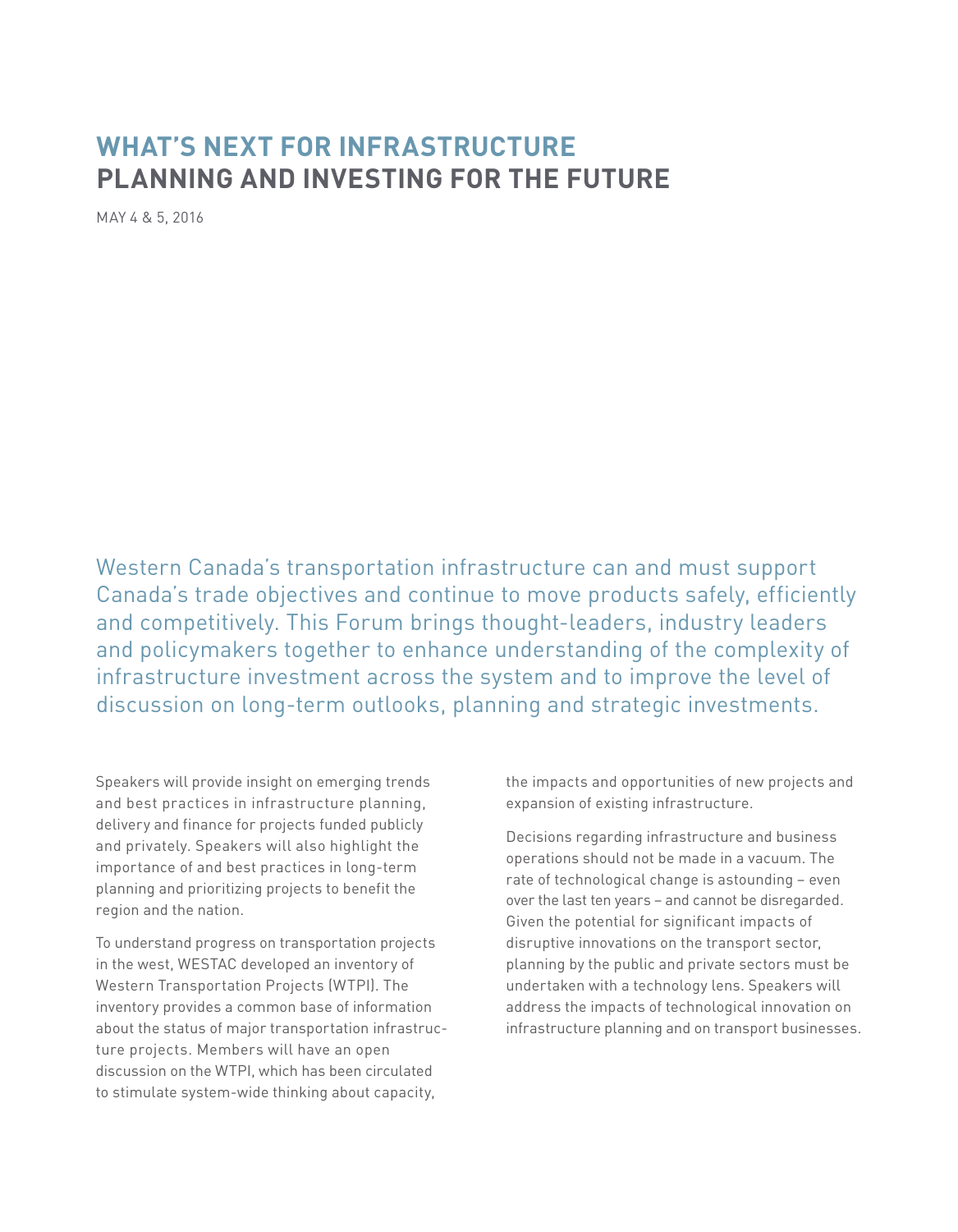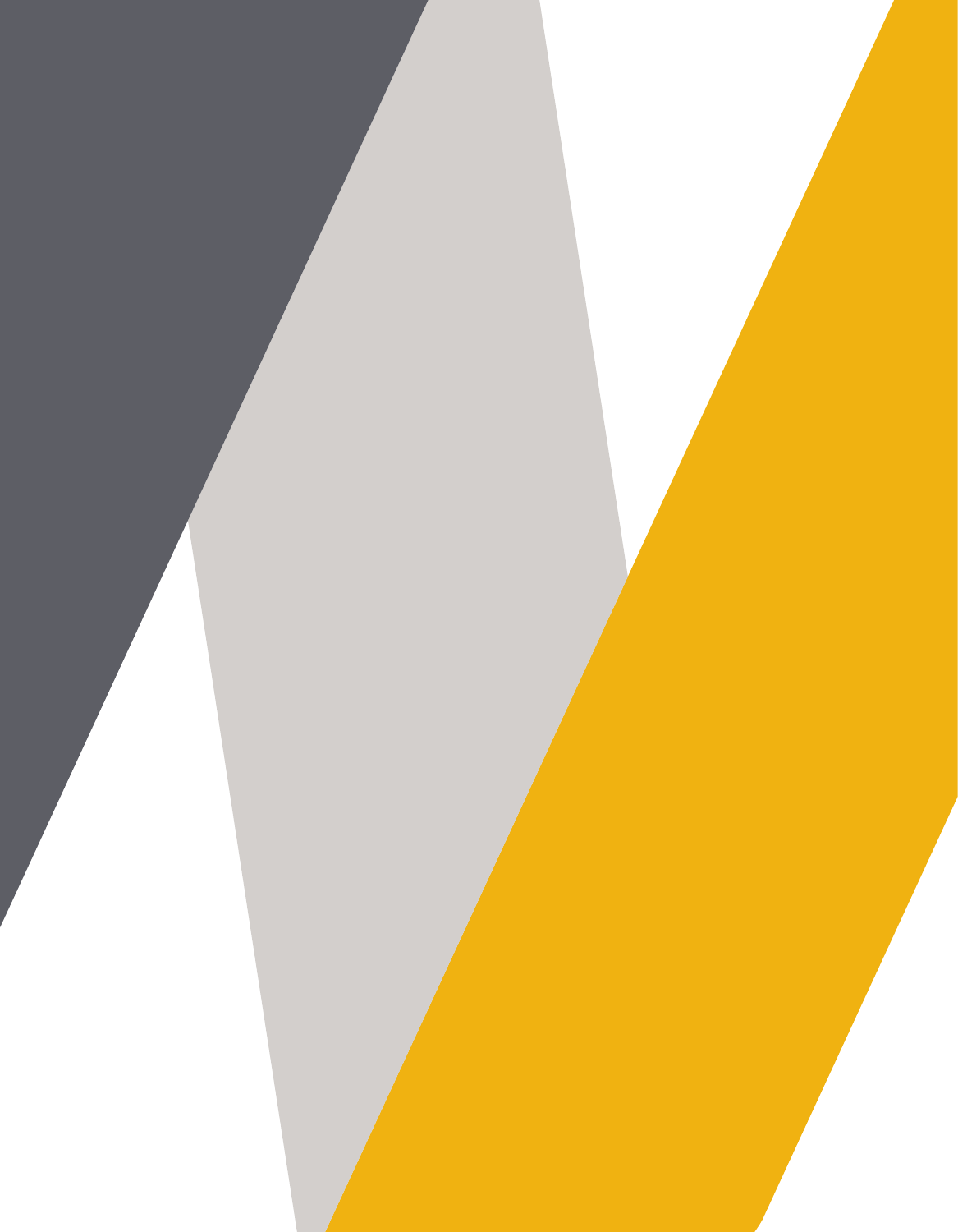## **VENUES**

#### **Government House (GH)**

12845 102 Avenue, Edmonton Alberta Room, 3rd Floor Reception Room, 2nd Floor Dining Room, 1st Floor

#### Note:

\*The Alberta Room has excellent acoustics - a whisper can be heard across the room. Please mute your mobile devices.

#### **The Westin Edmonton (W)**

10135 100th Street, Edmonton Rooms: Board Meeting - Strathcona (Lobby Level)

\*complimentary shuttle by taxi provided between venues at designated times

### **SCHEDULE**

#### **Wednesday, May 4, 2016**

| $9:30$ am         | <b>Board Meeting</b>           | Strathcona Room (W) |
|-------------------|--------------------------------|---------------------|
| $11:00$ am        | Travel to Government House*    |                     |
| $11:30$ am        | Opening Lunch with Speaker     | Dining Room (GH)    |
| $1:00$ pm         | <b>Working Sessions</b>        | Alberta Room (GH)   |
| $3:00$ pm         | <b>Break</b>                   |                     |
| $3:20$ pm         | <b>Working Sessions (cont)</b> | Alberta Room (GH)   |
| $5:45 \text{ pm}$ | Reception                      | Reception Room (GH) |
| $6:45$ pm         | Travel to Westin Hotel*        |                     |

### **Thursday, May 5, 2016**

| 7:00 am    | Hot Buffet Breakfast           | Strathcona Room (W) |
|------------|--------------------------------|---------------------|
| $8:00$ am  | Travel to Government House*    |                     |
| $8:30$ am  | <b>Annual General Meeting</b>  | Alberta Room (GH)   |
|            | (members only)                 |                     |
| 8:55 am    | <b>Working Sessions</b>        | Alberta Room (GH)   |
| $9:55$ am  | <b>Break</b>                   |                     |
| $10:15$ am | <b>Working Sessions (cont)</b> | Alberta Room (GH)   |
| $11:15$ am | <b>Closing Remarks</b>         | Alberta Room (GH)   |
| $11:30$ am | <b>Buffet Lunch</b>            | Dining Room (GH)    |
| Noon       | Leaders Council                | Alberta Room (GH)   |
|            | (closed session)               |                     |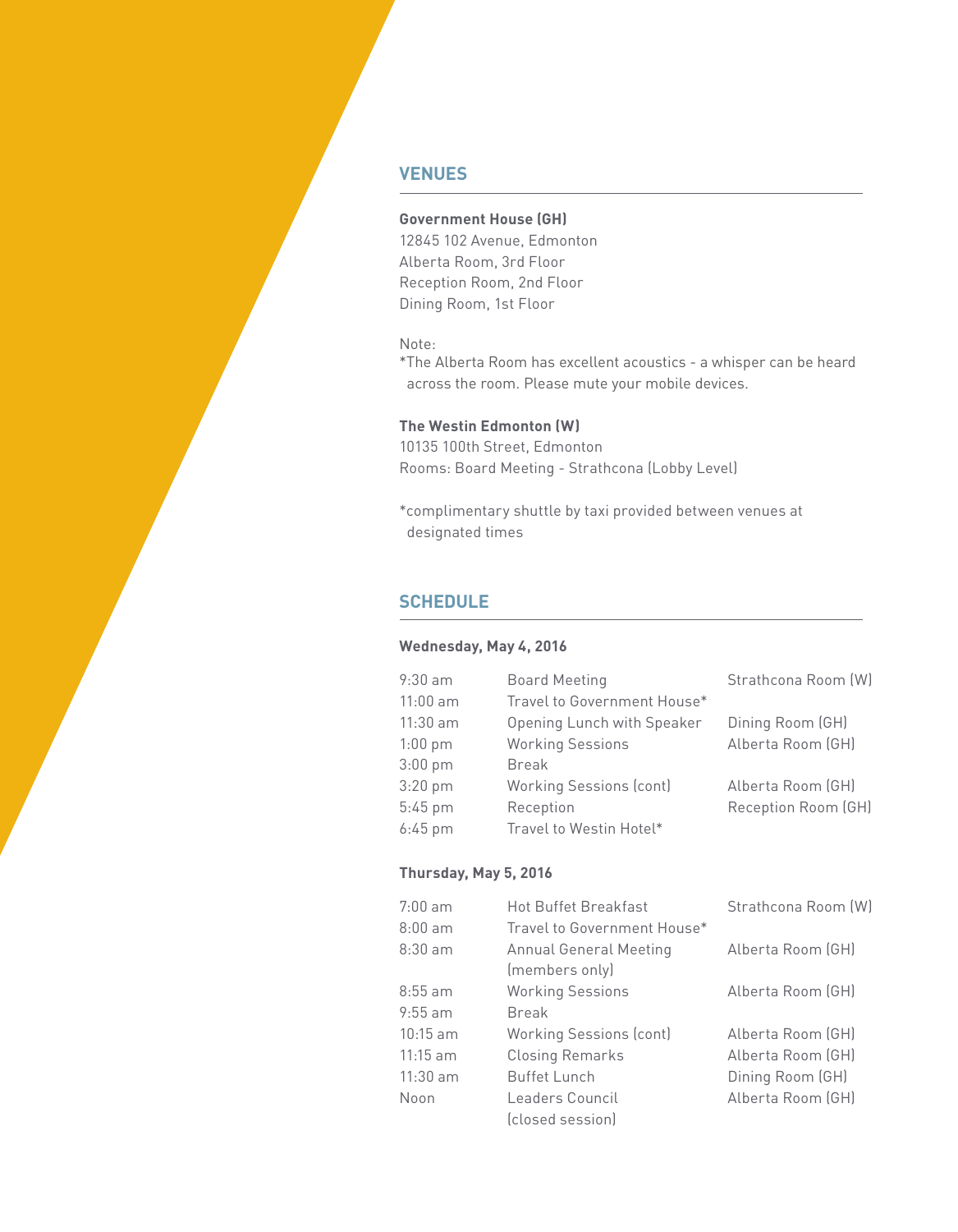# **SCHEDULE**

**144.2016**<br>**144.2016**<br>**144.2016**<br>**144.2016**<br>**144.2016**<br>**144.2016**<br>**144.2016**<br>Planning and Investing for the Future **WHAT'S NEXT FOR INFRASTRUCTURE? Planning and Investing for the Future**

9:30 am Board of Directors Meeting (Westin Hotel) 11:30 am **Opening Lunch: VIEW FROM OTTAWA** Tim Barber, one of Canada's leading progressive thinkers and political strategists, brings over two decades of political, federal and provincial government experience to help clients link to the thinking and decision-making processes in government. He offers WESTAC leaders insight into the new government in Ottawa, perspective on the values that may drive policy development, a roadmap on the new approach to governing and how all of this could impact exporters and the transport sector.  **Tim Barber**, Principal, Bluesky Strategy Group 1:00 pm **Welcome and introductions Oksana Exell**, President & CEO, WESTAC 1:30 pm **WHAT DRIVES INFRASTRUCTURE DECISIONS?** This session explores fundamentals that impact the future of infrastructure investment globally and on a regional level. The first speakers will explore trends, analyze competitive factors and offer insight into infrastructure delivery and investment opportunities. The New West Partnership Transportation Summit developed a ten-point action plan for improving the long-term efficiency, reliability and competitiveness of Western Canada's transportation system. The Government of BC will provide an update. Finally, future infrastructure decisions, especially from a policy perspective, will need to account for the implications of technology on transportation infrastructure and society. Emerging Trends in Global Infrastructure  **Stephen Prendiville**, Director, Infrastructure, KPMG Canada > Q & A discussion Strategies for Effective Infrastructure Policymaking & Project Delivery  **Dr. Matti Siemiatycki**, Associate Professor, Department of Geography & Planning University of Toronto > Q & A discussion New West Partnership Update **Lindsay Kislock**, Assistant Deputy Minister, Partnerships Division, Ministry of Transportation & Infrastructure, Government of British Columbia > Q & A discussion Implications of Technology on Public Infrastructure & Policy  **Catherine Kargas**, Founding Member, Transportation Evolution Institute > Q & A discussion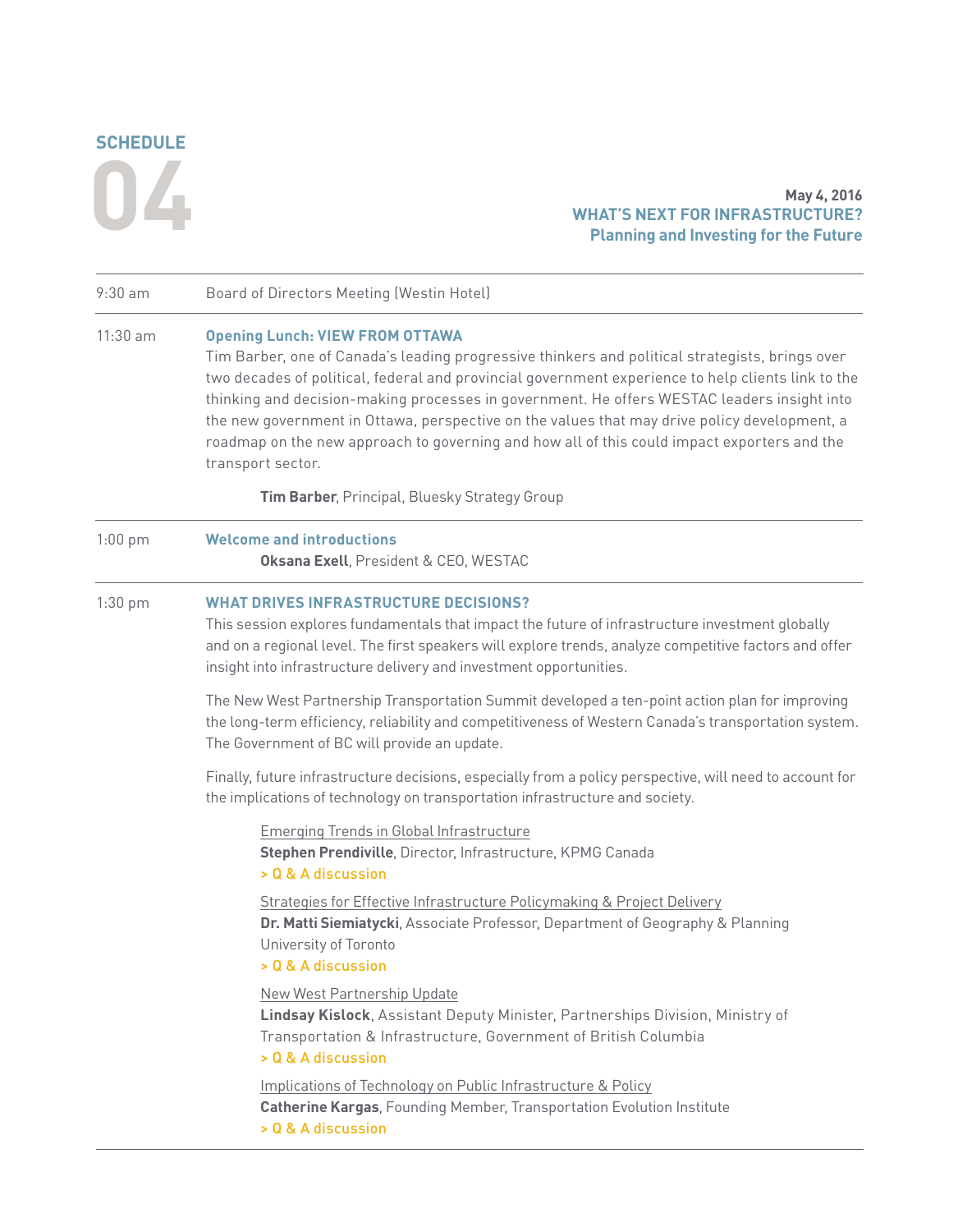| $3:00$ pm          | <b>Break</b>                                                                                                                                                                                                                                                                                                                                                                                                                                                                                   |
|--------------------|------------------------------------------------------------------------------------------------------------------------------------------------------------------------------------------------------------------------------------------------------------------------------------------------------------------------------------------------------------------------------------------------------------------------------------------------------------------------------------------------|
| $3:20$ pm          | WHAT'S BEST FOR THE WEST? PERSPECTIVES ON LONG-TERM, STRATEGIC<br><b>INFRASTRUCTURE PLANNING</b><br>This session provides members with ideas on best practices in long-term, system-wide planning. The<br>session draws on transportation experts from Western Canada.<br>The session concludes with a discussion on the business response to strategic infrastructure<br>planning and an overview of strategies the system's largest providers are using to bridge gaps in<br>infrastructure. |
|                    | Western Canada: Opportunities for strategic trade and transportation infrastructure<br>Carlo Dade, Director of the Centre for Trade & Investment Policy, Canada West Foundation<br>John Law, President, Lawmark International<br>> Q & A discussion                                                                                                                                                                                                                                            |
|                    | Bridging Infrastructure Gaps with Business Strategies<br>James Clements, VP Strategic Planning and Transportation Services, Canadian Pacific<br>Jean-Jacques Ruest, Executive Vice President & Chief Marketing Officer, CN<br>Stephen Edwards, President & CEO, GCT Global Container Terminals<br>> Q & A discussion                                                                                                                                                                           |
| $5:00~\mathrm{pm}$ | <b>WHAT'S BEST FOR THE WEST? LOOKING AHEAD</b><br>For this Forum, WESTAC prepared a Western Transportation Projects Inventory (WTPI), a<br>comprehensive list of major transportation infrastructure projects impacting freight moving in,<br>to and from Western Canada. Feedback was sought on areas of concern arising from the WTPI.                                                                                                                                                       |
|                    | Two themes emerged: availability of labour and the uncertainty of environmental approvals.<br>Members also asked for an update on the status of pipeline projects. This session provides an<br>opportunity for members to openly discuss these issues.                                                                                                                                                                                                                                         |
|                    | <b>Examining Labour Capacity in Western Canada</b><br>Eulala Mills, Consultant, Asia Pacific Gateway Skills Table<br>> Q & A discussion                                                                                                                                                                                                                                                                                                                                                        |
| $5:40~\mathrm{pm}$ | Working Sessions end                                                                                                                                                                                                                                                                                                                                                                                                                                                                           |
| $5:45$ pm          | Reception                                                                                                                                                                                                                                                                                                                                                                                                                                                                                      |
| $6:45$ pm          | Reception ends                                                                                                                                                                                                                                                                                                                                                                                                                                                                                 |
|                    |                                                                                                                                                                                                                                                                                                                                                                                                                                                                                                |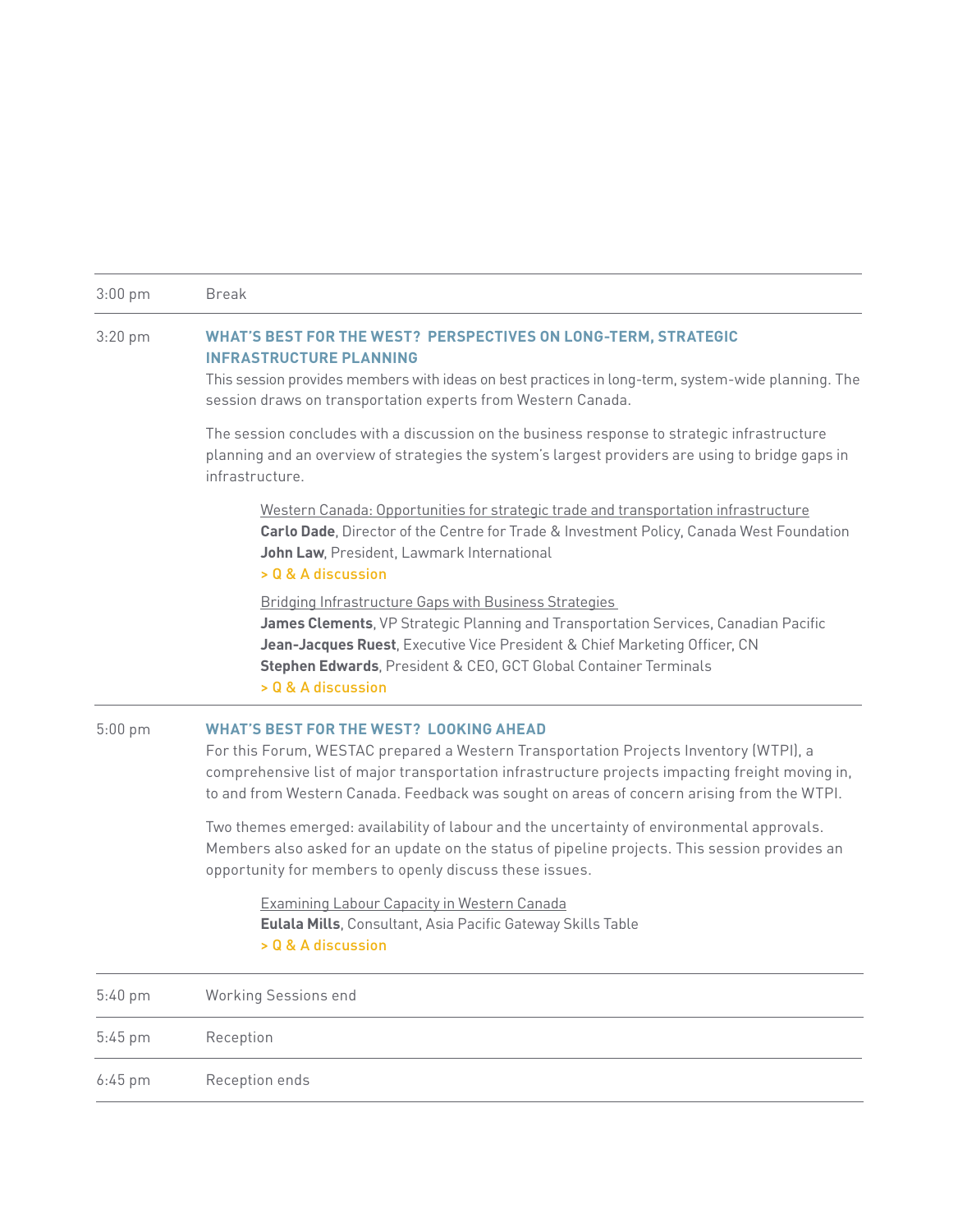# **SCHEDULE**



# May 5, 2016<br>WHAT'S NEXT FOR INFRASTRUCTURE?<br>Planning and Investing for the Future **WHAT'S NEXT FOR INFRASTRUCTURE? Planning and Investing for the Future**

| $7:00$ am  | Hot Buffet Breakfast (Westin Hotel)                                                                                                                                                                                                                                                                                                                                                                                                                                                                                       |
|------------|---------------------------------------------------------------------------------------------------------------------------------------------------------------------------------------------------------------------------------------------------------------------------------------------------------------------------------------------------------------------------------------------------------------------------------------------------------------------------------------------------------------------------|
| $8:30$ am  | <b>Annual General Meeting (Members Only)</b>                                                                                                                                                                                                                                                                                                                                                                                                                                                                              |
| $8:55$ am  | <b>WHY CAN'T WE GET TO 'YES'?</b><br>Even if strategic projects are identified and financing secured, a major hurdle has to be overcome<br>- the social acceptance for construction of a large-scale project. Members are concerned about<br>the likelihood of infrastructure projects moving forward in a climate of public distrust and corporate<br>angst. The extractive sector has experienced this for years. How can the transportation industry<br>learn and adapt to ensure support for infrastructure projects? |
|            | Overcoming public opposition to infrastructure projects<br>Pierre Gratton, CEO, Mining Association of Canada                                                                                                                                                                                                                                                                                                                                                                                                              |
|            | When social license costs become unbearable<br>Bertrand Malsch, Associate Professor and Distinguished Fellow in Accounting<br>Smith School of Business, Queen's University<br>> Q & A discussion                                                                                                                                                                                                                                                                                                                          |
| $9:55$ am  | <b>Break</b>                                                                                                                                                                                                                                                                                                                                                                                                                                                                                                              |
| $10:15$ am | <b>CLOSING KEYNOTE: DISRUPTIVE INNOVATIONS IN TRANSPORT SECTOR</b><br>"Transportation executives are wrestling with immense changes that technology is bringing to the<br>sector - including threats and opportunities." This presentation builds understanding of the potential<br>impacts on freight transportation, what strategies and models will need adaptation and how to<br>meet future needs of customers and the public.                                                                                       |
|            | Andrew Schmahl, Principal, Strategy&, Engineered Products & Services, PwC Chicago<br>> Q & A discussion                                                                                                                                                                                                                                                                                                                                                                                                                   |
| $11:15$ am | <b>Concluding Remarks</b><br>Hon. Brian Mason, Minister of Infrastructure, Minister of Transportation & Government<br>House Leader, Government of Alberta & Chairman, WESTAC                                                                                                                                                                                                                                                                                                                                              |
| $11:30$ am | <b>Buffet Lunch</b>                                                                                                                                                                                                                                                                                                                                                                                                                                                                                                       |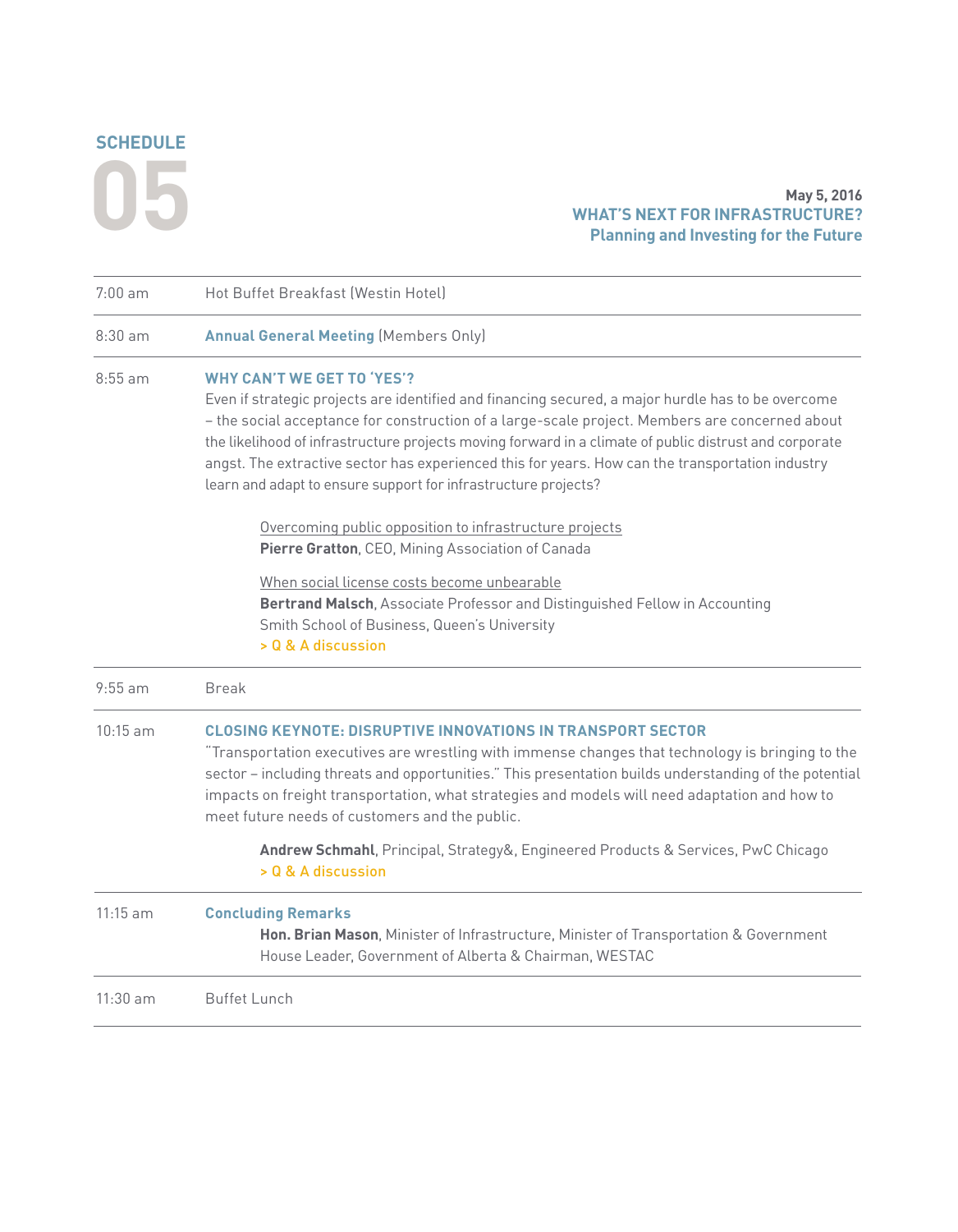Noon Closed Session: Leaders Council

### **WESTAC LEADERS COUNCIL - CONTINUING THE CONVERSATION**

Each forum concludes with an in-camera, frank discussion among the most senior representatives of member organizations. Participation is limited to one person per member organization and excludes external speakers and non-members. No reporting will take place.

#### **Part 1: Reactions to the CTA Report**

Members will have a 30-minute roundtable conversation to provide brief reactions to the CTA Report tabled in December.

#### **Part 2: The Long View – The Future of Transportation in Canada**

On April 27, 2016 Minister Garneau asked a group of business leaders in Toronto "what transportation can do to help build this country for future generations?" This Leaders Council will pick up on one of the themes the Minister put forth:

#### • **Trade Corridors to Global Markets**

Members are asked to think about the system and what a refocus on corridors and fluidity could mean to the next phase of an integrated infrastructure and supply chain strategy.

Discussion Questions:

- What does the next iteration of a corridor strategy look like for Canada and the west and the north? How do we unlock more potential? What are the key strategic priorities?
- How do we build on the successes of past programs such as the APGCI? Large gains were made in competitiveness and international awareness of the Canadian advantage. How do we pick up on these and win again?
- Refocusing on our export opportunities what makes sense in terms of identifying strategic corridors looking inland, east, west, north and south?
- Where are the markets and how do we best access?
- Where can we improve fluidity, competitiveness, safety and reliability?
- What are the skills and labour market pressures?
- How do we use available information/data to make evidenced-based decisions? What kind of information and data on transportation is needed to provide a good evidence base?
- How do we build for the long-term, bring together the right parties and keep momentum?

1:30 pm Meeting adjourns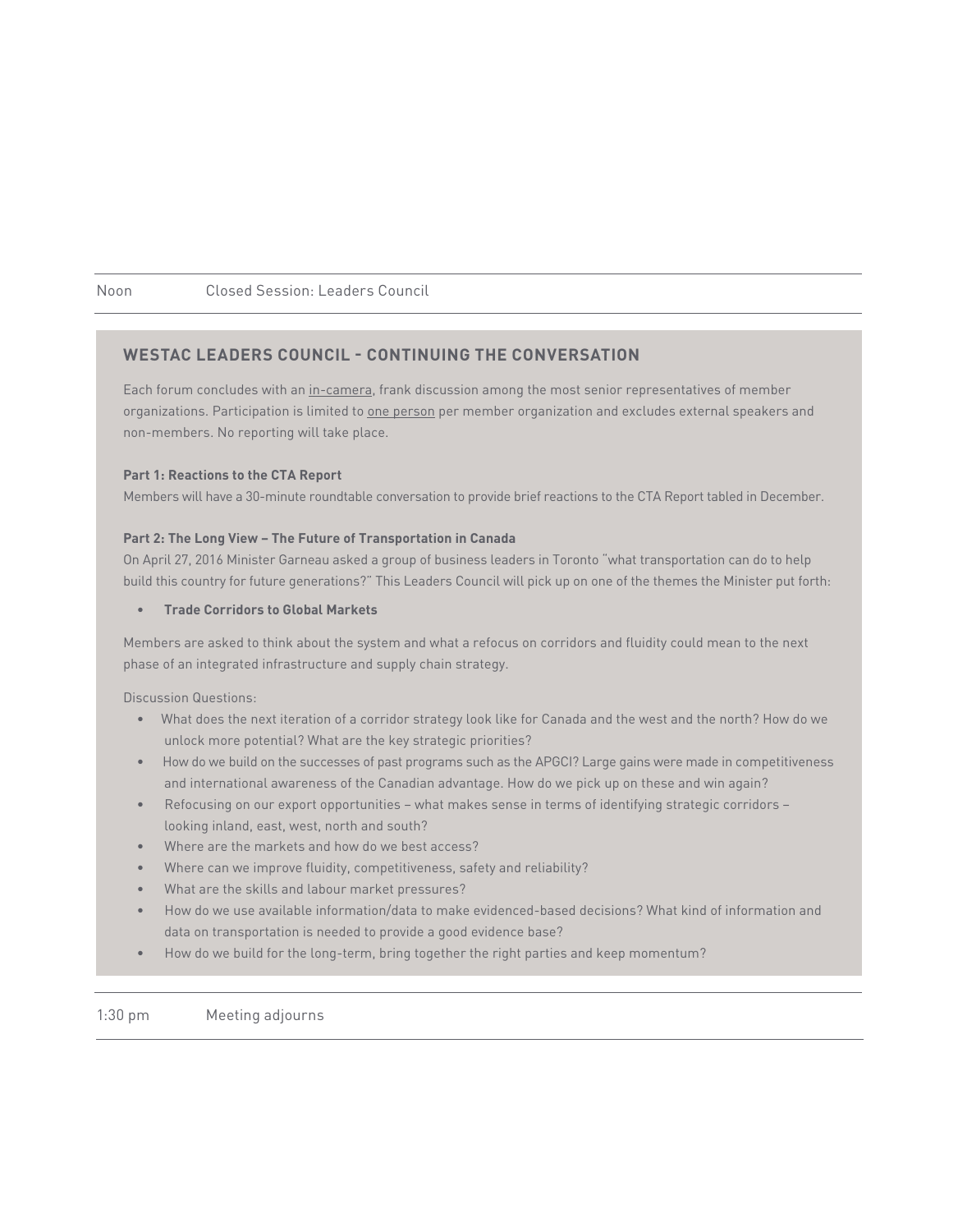### **GUEST SPEAKERS**



### **TIM BARBER**

**Principal** Bluesky Strategy Group Inc.

As one of the co-founders of Bluesky Strategy Group, Tim brings both his network and more than twenty-five years of strategic communications, political and federal and provincial governmentrelated skills and experience to his client files. In particular, his work in the aerospace and defence procurement, energy, healthcare and transportation sectors link his clients to the thinking and the decision making processes in government.

Tim's understanding of the strategic communications and decision-making environment comes from his time working as a political staffer and inside the public service. His public sector service experience includes working in the Privy Council Office, Federal-Provincial Relations Office, Employment and Immigration, the Senate of Canada, Electronic Commerce Task Force (Industry Canada) and in the offices of both the Minister of International Trade and the Deputy Prime Minister. He has also been involved in federal election campaigns with Liberal Party of Canada since 1988, including two stints in the national campaign war room in 1997 and 2000.

Tim's client work includes: AgustaWestland, Bombardier, Canadian Association of Petroleum Producers, Dassault, Thales, Canadore College, Suncor, Telesat and Oxygen Capital.



#### **CARLO DADE**

**Director, Centre for Trade & Investment Policy** Canada West Foundation

As Director of the Centre for Trade & Investment Policy, Carlo Dade develops and leads research to promote growth and profitability in western Canada's export economy. Carlo has a long history in international public policy, most recently as Senior Fellow in the University of Ottawa's School of International Development and Senior Associate at the Center for Strategic and International Studies in Washington, D.C.

Carlo has been a leading voice in debates on recent Canadian free trade agreements. He has a reputation for big-picture thinking and is a leading global expert on the role of diasporas in trade and investment. Carlo is a highly sought-after media commentator throughout North America and the western Canadian columnist for *Embassy*, Canada's foreign affairs newsweekly.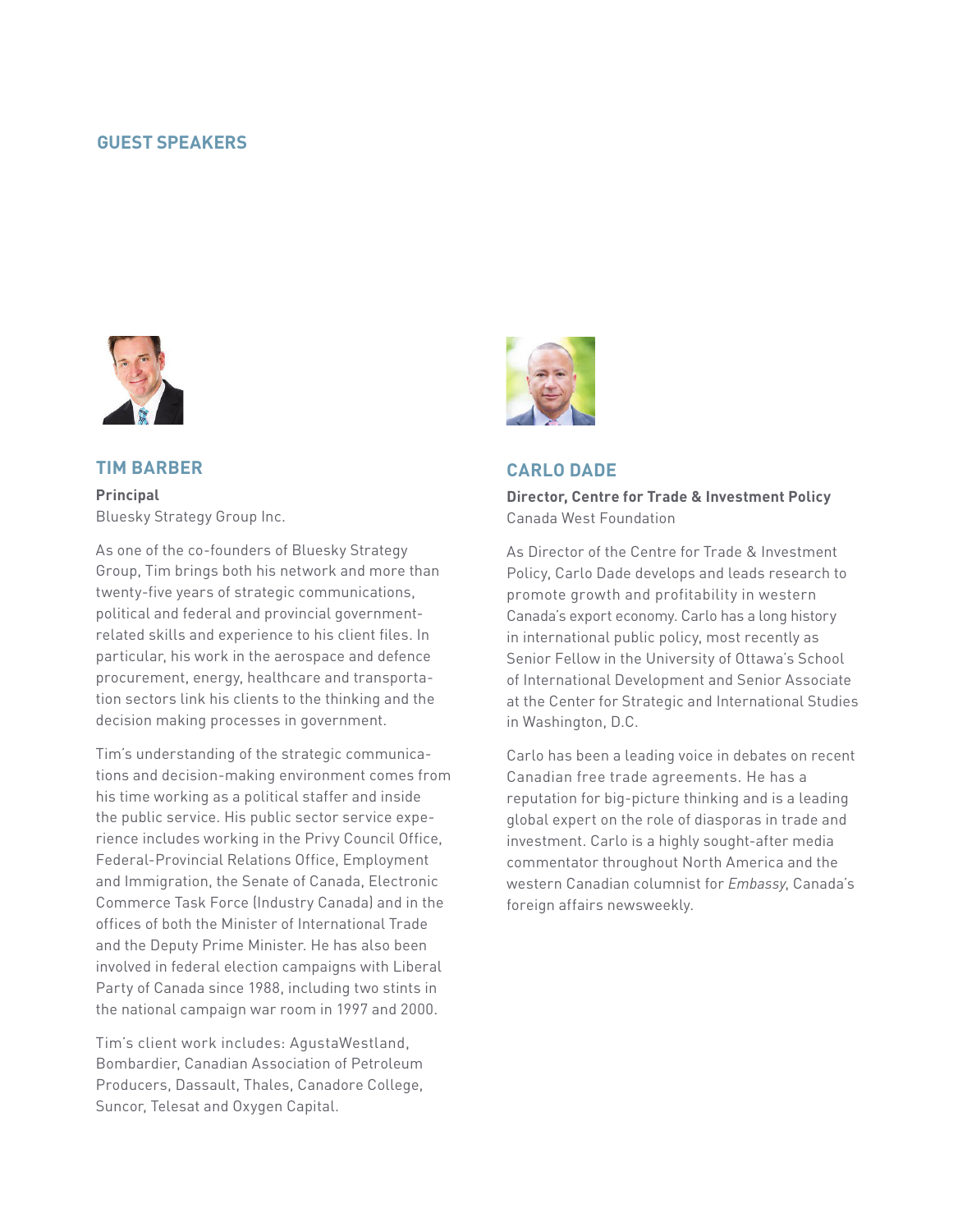

# **STEPHEN EDWARDS**

**President & CEO** GCT Global Container Terminals Inc.

Stephen joined GCT Global Container Terminals Inc. in September 2012 and is responsible for all marine terminals under GCT corporate and subsidiary divisions in Canada and the United States.

Prior to joining GCT, Stephen was President and CEO of Ports America from 2007 to 2010 and most recently, was a senior consultant at a U.S. based firm providing executive advice to the maritime and ports industry. His operations and management career has taken him through the P&O Group with various appointments in Rotterdam, London, Singapore, and Dubai.

In addition to more than 20 years' experience in marine terminal operations, Stephen holds a Bachelor of Science (Honours) degree in Transport Management from Aston University in England.



### **PIERRE GRATTON**

**President & CEO** Mining Association of Canada

Following three years as head of the Mining Association of British Columbia, Pierre returned to the Mining Association of Canada in 2011 as President and CEO. In his role, he leads all activities undertaken by the Mining Association of Canada, represents the association publicly, and is a member of the Board of Directors and Executive Committee.

Pierre is a long-time staff member of the Mining Association of Canada, initially joining the association as Vice President of Sustainable Development and Public Affairs in 1999.

Pierre was instrumental in the development and implementation of the Towards Sustainable Mining (TSM) initiative.

A well-respected voice in the industry, he was honoured as a Distinguished Lecturer by the Canadian Institute of Mining, Metallurgy and Petroleum in 2005. Pierre also sits as First Vice President of the Interamerican Mining Society and Vice President of the Raw Materials Committee of the Business and Industry Advisory Committee to the OECD.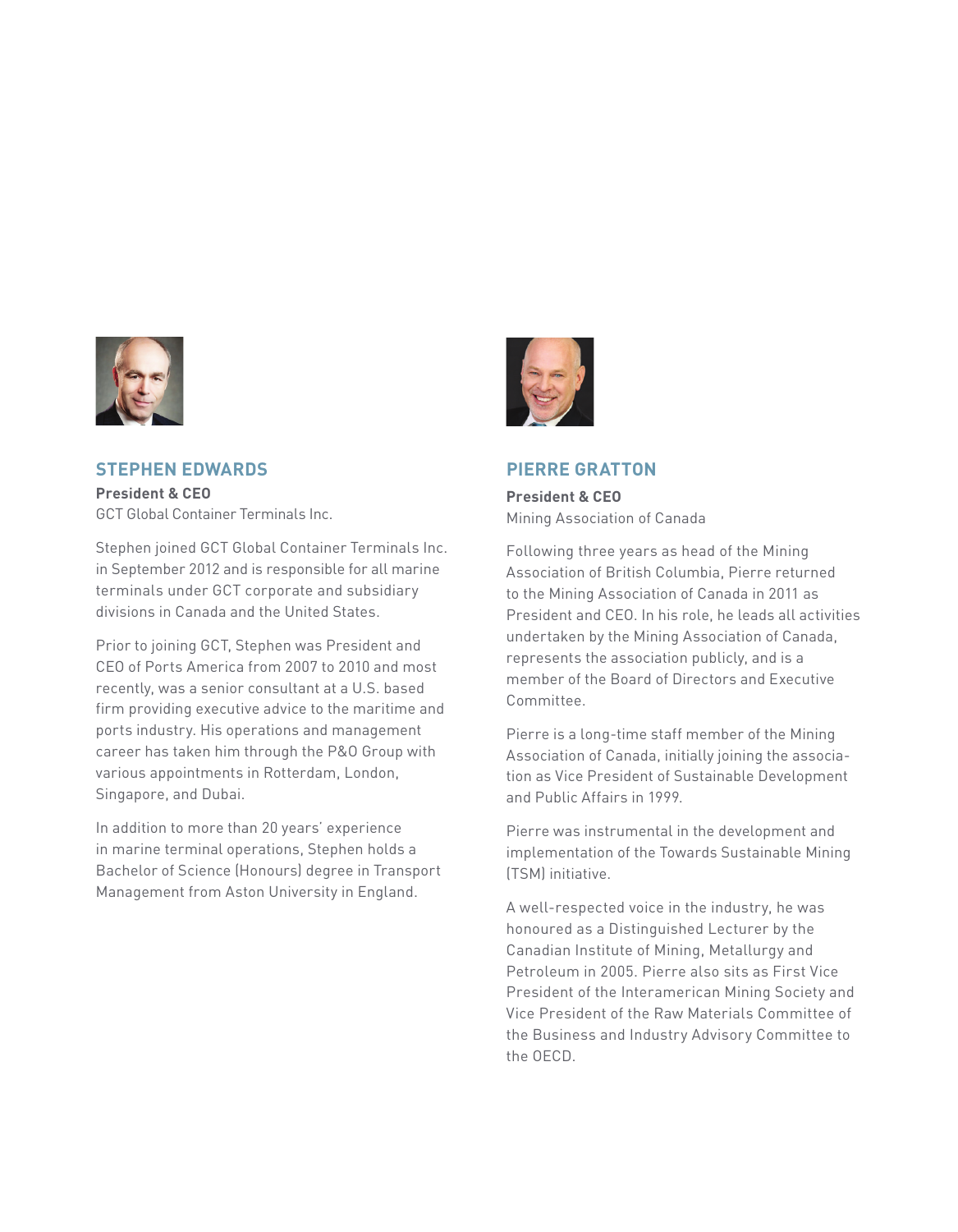### **GUEST SPEAKERS**



## **CATHERINE KARGAS**

**Founding Member** Transportation Evolution Institute

Catherine is Vice President at MARCON, a strategy consultancy focused on serving public and private clients in the transportation, energy and financial service sectors. Catherine is also the Chair of the Board of Directors of Electric Mobility Canada, Canada's only national organisation promoting electrification of transportation in all its forms. She is also a founding member of the Transportation Evolution Institute, a North American non-profit focused on sustainable mobility solutions and technologies. Catherine leads MARCON's activities in driverless vehicle technologies, with an emphasis on assessing their impact on society, governments and business models.

She holds a collegial degree in advanced mathematics and social sciences from Marianopolis College, a Bachelors in Marketing and International Business from McGill University and a Masters in Business Administration, specializing in Business Strategy, also from McGill University.



### **JOHN LAW**

**President** Lawmark International

John Law is president of Lawmark International, an infrastructure, logistics and supply management company.

John holds a Bachelor of Arts degree in Urban Studies from the University of Winnipeg and Master of Public Affairs degree from the University of Manitoba. He joined the public service in 1981 and served in staff advisory positions to both Cabinet and Treasury Board Ministers in three jurisdictions, from the Federal Government to the Provinces of Saskatchewan and Manitoba.

He was the first President & CEO of Saskatchewan's Global Transportation Hub, appointed in 2009. He served as Saskatchewan's Deputy Minister, Highways and Infrastructure from 2004 until 2009. Prior to which he held senior positions as Chief Information and Services Officer for the Government of Saskatchewan, President of the Saskatchewan Property Management Corporation and Assistant Deputy Minister with the Ministry of Finance.

John is a visionary with longtime involvement in modernizing the way government conducts its business.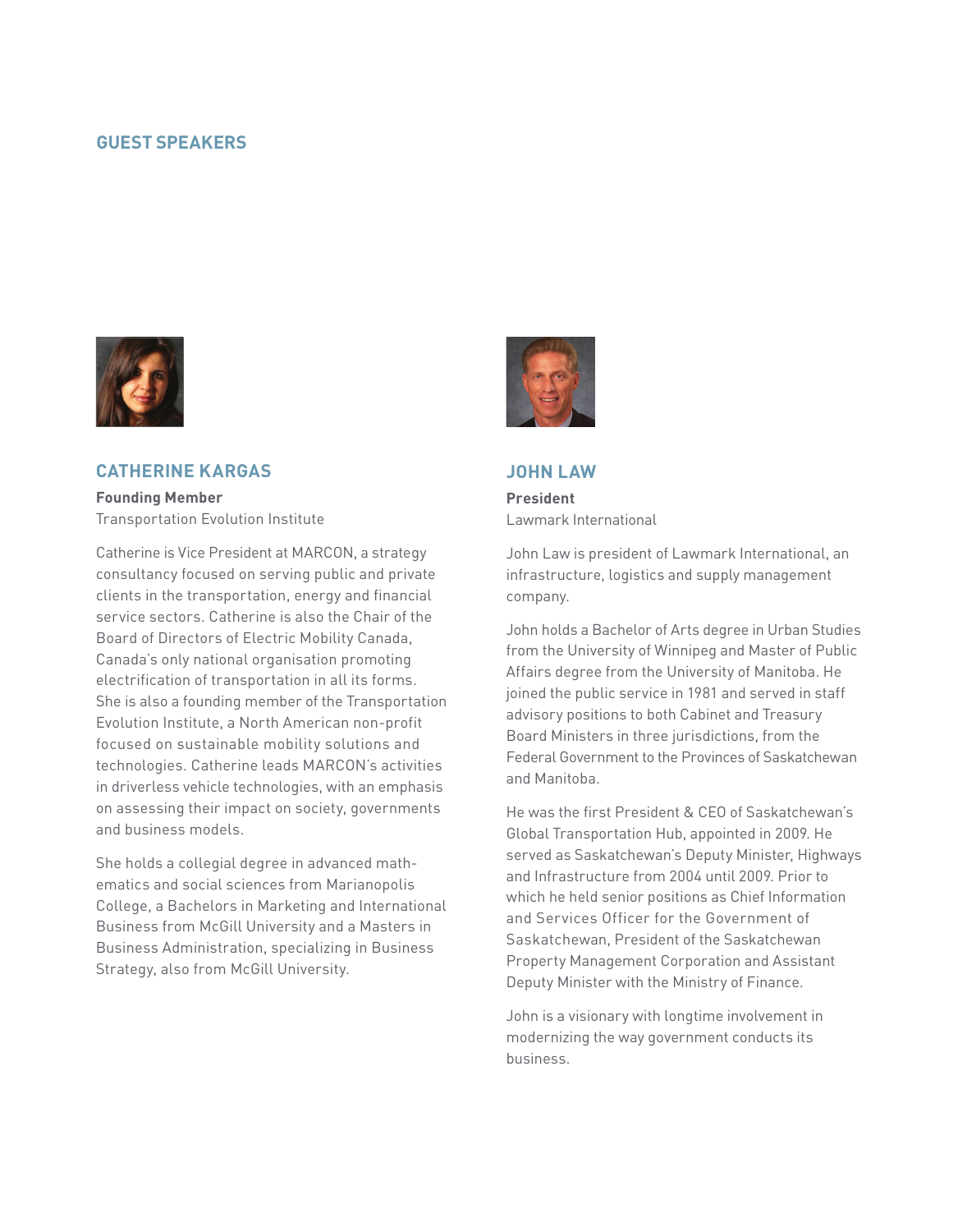

# **PROF. BERTRAND MALSCH Assoc. Professor & Distinguished Fellow in Accounting, Smith School of Business** Queen's University

Bertrand Malsch is an associate professor and distinguished faculty fellow of accounting at Smith School of Business, Queen's University. His research is informed by sociological and organizational perspectives and aims to develop a better understanding of regulation and control, corporate governance, corporate social responsibility, financial auditing and professional expertise.

Bertrand's work is published in top accounting and business journals, including *Accounting*, *Organizations and Society*, *Journal of Management Studies* and *Organization Studies*.



## **EULALA MILLS**

**Principal, LevelHeaded Thinking, and Consultant** Asia Pacific Gateway Skills Table

Eulala Mills has over 25 years' experience in education, social services, labour market and human resource programs, social research and information management. A leader in public sector, education, shared services and outsourcing, she has extensive expertise developing and implementing transformational strategic plans, complex multi-party governance frameworks, accountability systems and performance monitoring, budget development and financial forecasting programs in a range of complex environments.

She has led strategy development affecting the employees of the Province of British Columbia, many national and multi-national organizations and in many areas of the Non-Profit sector. She has been the Strategic lead for large cost recovery organizations with budgets over \$50 million and over 200 employees and has direct experience at the leadership level with Workforce Planning, Payroll and Pension management.

Eulala has extensive expertise working with senior leaders in the private, non-profit and public sectors, chairing and managing boards and other multiorganizational governance structures, and developing solutions to challenging issues that meet the needs of the range of parties involved.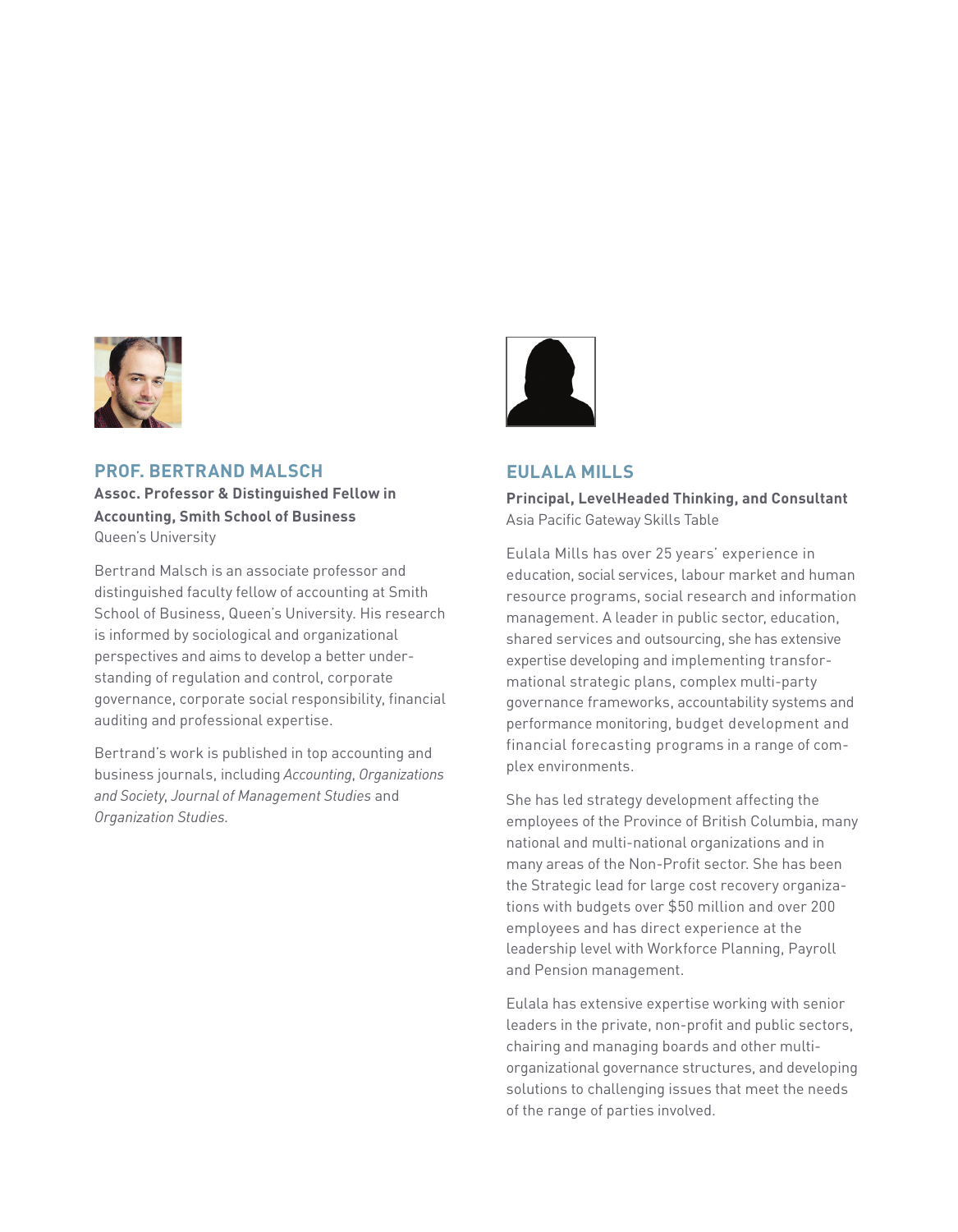### **GUEST SPEAKERS**



#### **STEPHEN PRENDIVILLE**

**Director, Infrastructure** KPMG Canada

Stephen is a Director with KPMG's Infrastructure team and has predominantly been involved in transportation and transit based public-private partnerships – advising such clients as the National Roads Authority of Ireland, the Railway Procurement Agency (Ireland) and the Texas Department of Transportation on their respective P3 highways, bridges and metro rail projects. He is a leader of KPMG's Global Government & Transportation sector and of KPMG's Cities Centre of Excellence. He was also the City of Edmonton's Financial, Process and Commercial Advisor for the Valley Line LRT Project, advisor to the City of Calgary for their Green Line LRT and CDPQ Infra for their LRT projects in Montreal.



#### **ANDREW SCHMAHL**

**Principal, Strategy&, Engineered Products & Services** PwC Chicago

Andy Schmahl is a Principal in the Chicago office and part of the Engineered Products and Services team. He helps clients respond to disruptions in their markets through designing operating model improvements and exploring new growth strategies. Andy's primary industry focus is on the transportation, industrial and private equity sectors.

Andy specializes in: growth strategy, market due diligence, operating model effectiveness and change management.

Andy is known for his expertise in identifying opportunities within market disruptions, speaking at the AAAE Conference in Tucson and the ACI Annual Conference in San Jose on the effective use of Big Data. He has also published "*Same Day Delivery? Not So Fast*" and "*Future Disruptions in Transportation - 2014 and Beyond*" in strategy+business magazine.

Andy holds an MBA with distinction in Finance, Strategy and Marketing from the Kellogg School of Management at Northwestern University and a BA in Economics from the College of William & Mary.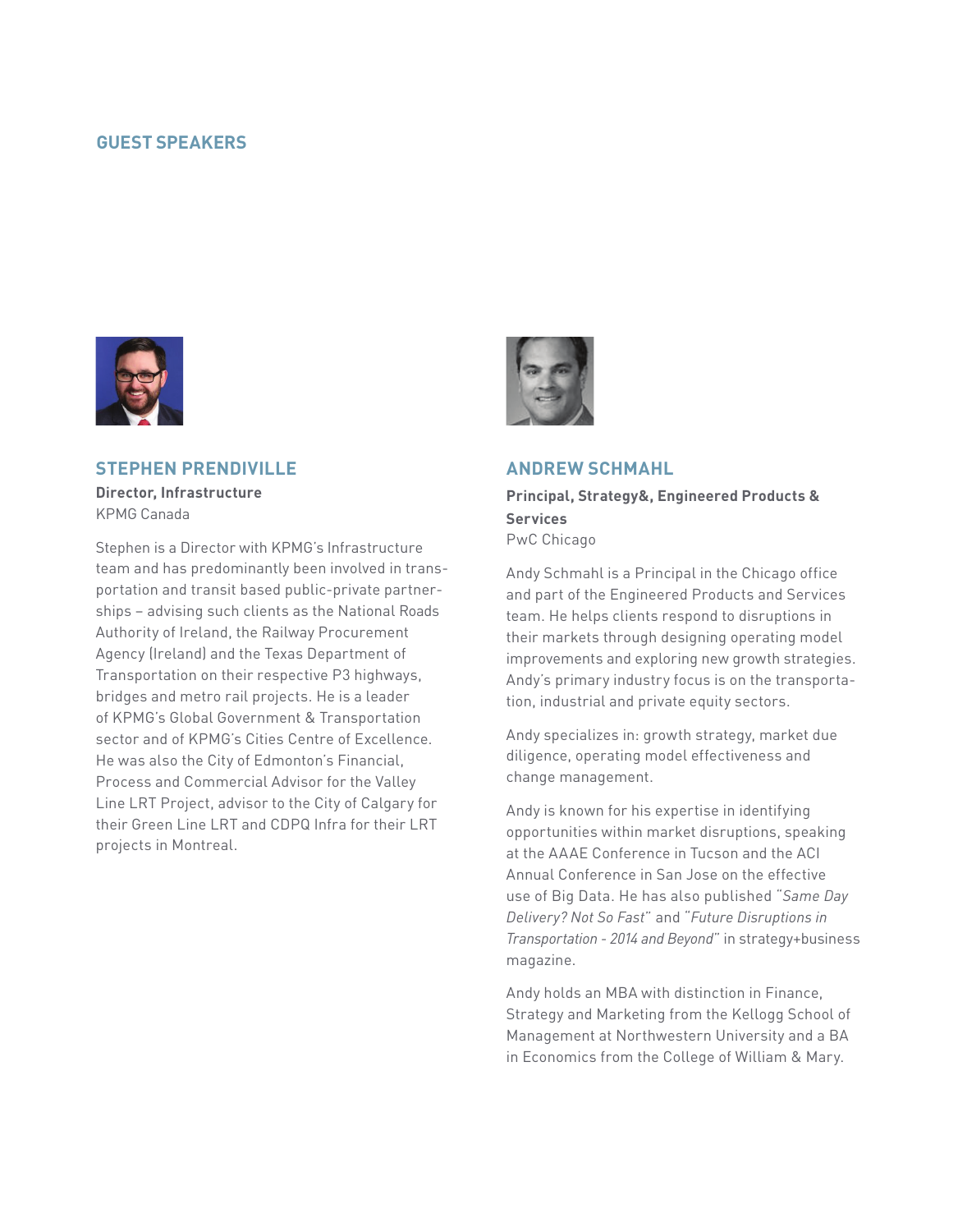

### **DR. MATTI SIEMIATYCKI**

**Assoc. Professor, Dept. of Geography & Planning** University of Toronto

Matti Siemiatycki's teaching and research focus is on infrastructure planning, financing and project delivery. His work in the transportation sector examines project planning at a diversity of scales, ranging from multi-billion dollar subway, light rail, bridge and highway mega-projects, to the implementation of bicycle lanes and pedestrian facilities. He also examines the governance arrangements, policy approaches and politics of developing regional transportation strategies and managing travel demand. He has carried out studies on transportation plans and projects in cities around the world, including Toronto, Vancouver, London, Los Angeles, Sydney, Bilbao and Delhi.

Matti has contributed to public policy debates on various aspects of planning and has been invited to give expert testimony on infrastructure delivery to legislative committees of the United States House of Representatives, the Canadian House of Commons, and the Legislative Assembly of Alberta. He presents on infrastructure planning to government, corporate and community leaders. As a result of his work, Matti regularly comments in the media on city building, transportation and infrastructure provision.

He served on the board of directors of Waterfront Toronto, the crown agency responsible for revitalizing Toronto's derelict eastern waterfront.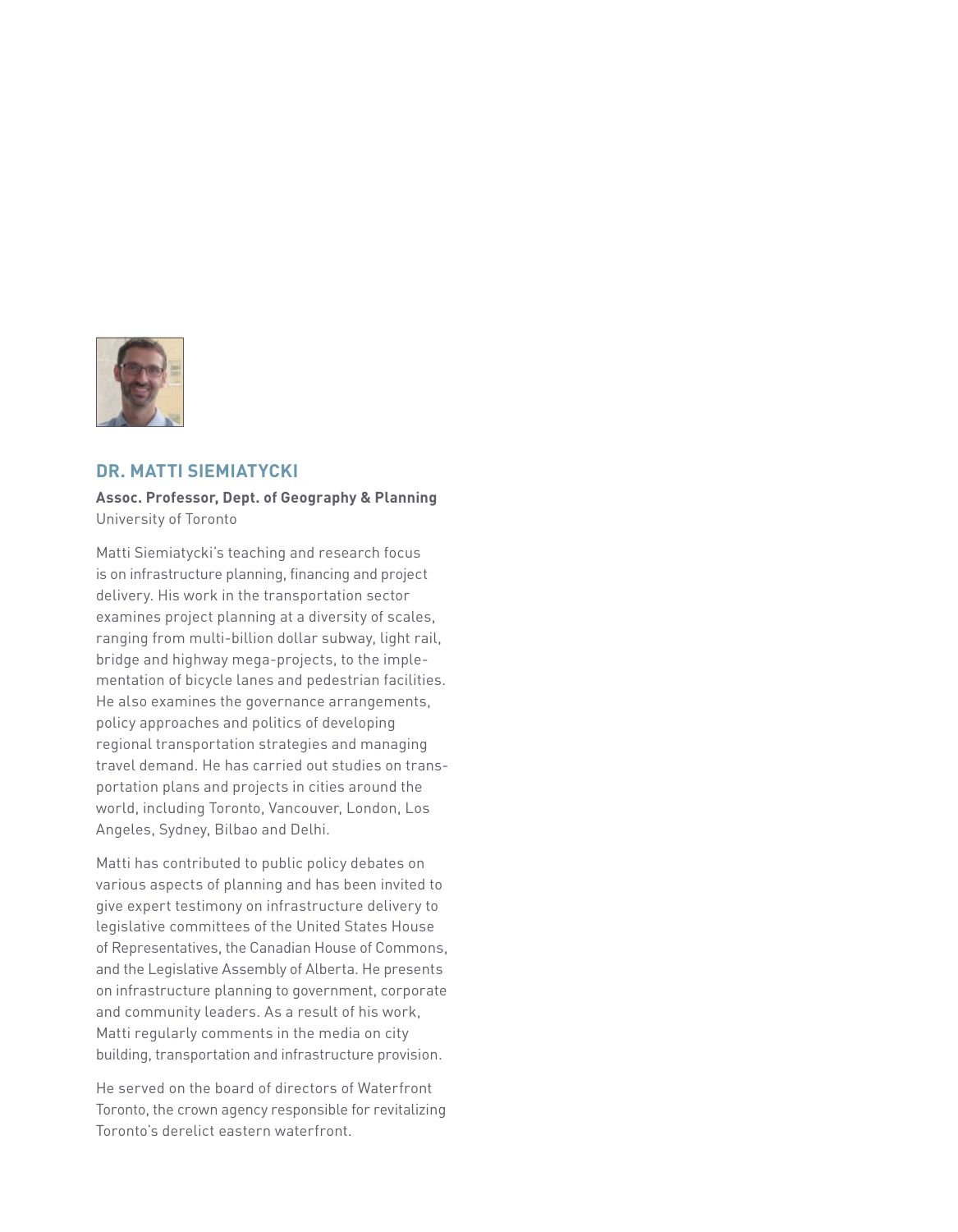## **PARTICIPANTS**

**Tim Barber** Principal Bluesky Strategy Group Inc.

**Dr. Greg Bass** Deputy Minister of **Transportation** Government of Alberta

**David Black** President MoveUP

**Brad Bodner** Director, Corporate Development CN

**John Carruthers** President Enbridge Northern Gateway Pipelines

**Curt Clement** Director KPMG LLP

**James Clements** VP Strategic Planning and Transportation Services Canadian Pacific

**Grant Coleman** Business Representative Teamsters Local 31

**Brian Cornick** Chief Executive Officer Cando Rail Services

**Robyn Crisanti** Director, Public Affairs Port of Vancouver

**Carlo Dade** Director of the Centre for Trade & Investment Policy Canada West Foundation

**Dr. Ross Danyluk** Executive Director, Strategy and Policy Branch Dept. of Transportation Government of Alberta

**Marko Dekovic** Vice President, Government and Stakeholder Relations GCT Global Container Terminals Inc.

**Tom Doherty** Chair - PLB Alberta Teamsters Canada Rail Conference

**Kevin Doyle** Honorary Director **WESTAC** 

**Stephen Edwards** President & CEO GCT Global Container Terminals Inc.

**Brad Eshleman** President Western Stevedoring

**Alicia Gallo** Vice-President Combined Units MoveUP

**Gerry Gault** President Grain Workers Union Local 333

**Mark Gordienko** President ILWU Canada

**Pierre Gratton** President & CEO The Mining Association of Canada

**Bruce Hallsor** Director Port of Prince Rupert

**Shaun Hammond** Assistant Deputy Minister, Safety, Policy and Engineering Division Government of Alberta

**Tim Heney** Chief Executive Officer Thunder Bay Port Authority

**Stan Hennessy** President Teamsters Local 31

**Carin Jacobs** Senior Manager Business Development BHP Billiton Canada Inc.

**Mark Jacobson** Director, Inland Operations Canpotex

**Lee Jebb** Vice President, Railway **Operations** Cando Rail Services

**Brad Johnston** General Manager, Coal Logistics & Business Planning Teck

#### **Catherine Kargas**

Founding Member Transportation Evolution Institute

**Lindsay Kislock** Assistant Deputy Minister,

Partnerships Division Government of British Columbia

**John Law** President Lawmark International

**Gerald Linden** Director, Business Development SRY Rail Link

**Kate Macdonell** Writer & Editor Wordsure Communications

**Prof. Bertrand Malsch** Associate Professor & Distinguished Faculty Fellow in Accounting Queen's University

**Hon. Brian Mason** Minister of Transportation Government of Alberta

**Nancy McKenzie** Chief Financial Officer Seaspan Marine Corporation

**Cathy McLay** CFO & EVP, Finance & Corporate Services TransLink

**Maksim Mihic** General Manager DP World Prince Rupert Inc.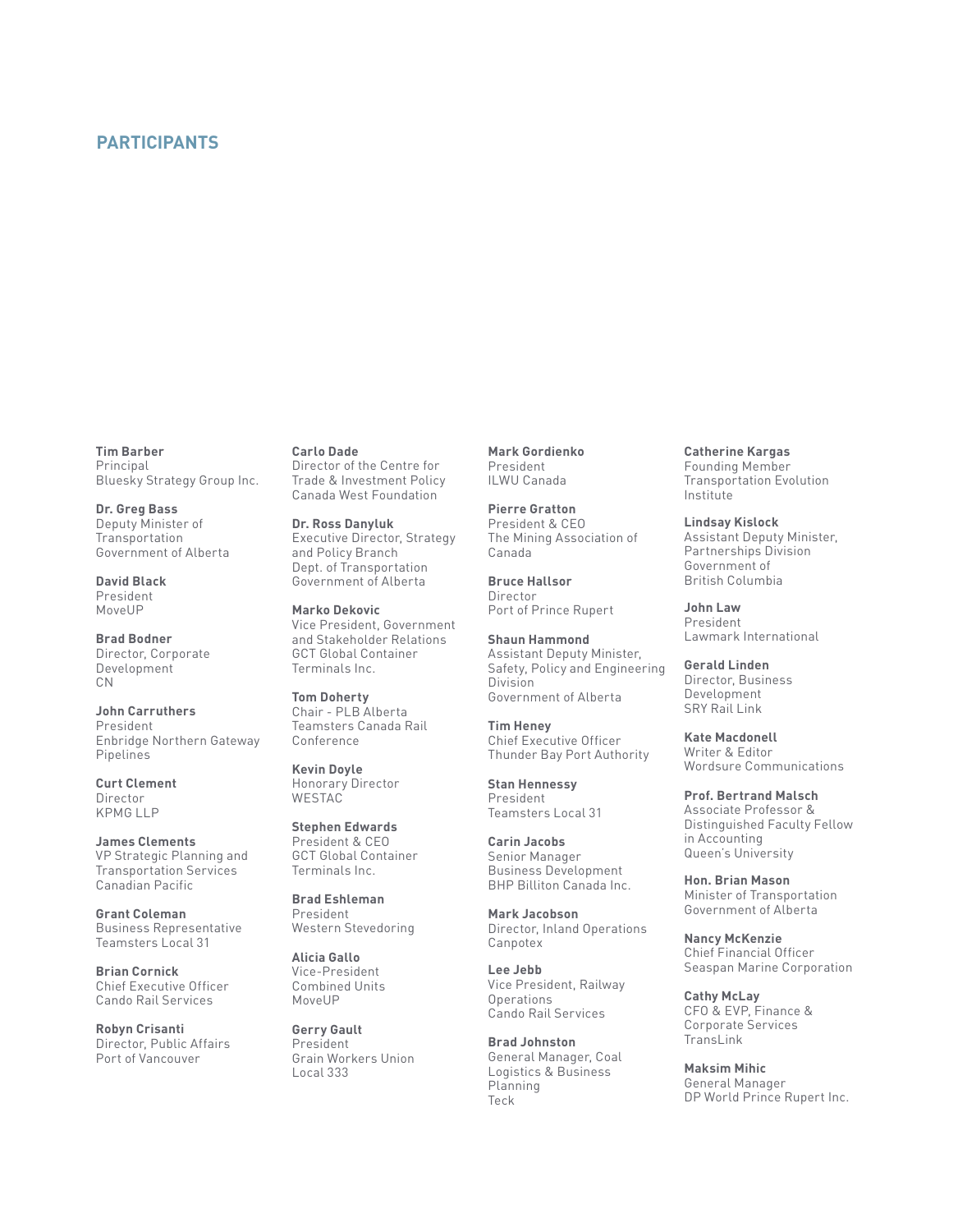**Eulala Mills** Consultant Asia Pacific Gateway Skills Table

**Mayor Greg Moore** Chair Metro Vancouver

**Esther Nagtegaal** Assistant Deputy Minister of Infrastructure & Transportation Government of Manitoba

**Russell Neudorf** Deputy Minister of Transportation Government of the Northwest Territories

**David Payne** President Harbour Link Container Services Inc.

**Doug Pon** Ministerial Special Advisor to Hon. W. Schumann Government of the Northwest Territories

**Stephen Prendiville** Director, Infrastructure KPMG LLP

**Bryan Richards** President & CEO Global Transportation Hub

**Scott Rudderham** Senior Vice-President **Operations** Canpotex

**Jean-Jacques Ruest** Executive Vice President & Chief Marketing Officer CN

**John Salt** Senior Vice President Supply Chain Canadian Tire

**Andrew Schmahl** Principal, Strategy&, Engineered Products & Services PwC Chicago

**Hon. Wally Schumann** Minister of Transportation Government of the Northwest Territories

**Jeff Scott** President & CEO Fraser Surrey Docks LP

**Dr. Matti Siemiatycki** Associate Professor University of Toronto

**Robin Silvester** President & CEO Port of Vancouver

**Pat Sinnott** Member of the Board of Directors Consolidated Fastfrate Inc.

**Michele Taylor** Regional Director General Prairie & Northern Region Transport Canada

**Ellen Taylor** Transportation & Logistics Policy Analyst Dept. of Agriculture & Forestry Government of Alberta

**Capt. Claus Thornberg** Vice-President, Marine Cenovus Energy Inc.

**Travis Thowe** Director, Franchise Development BNSF Railway

**Jim Titsworth** General Director, Canadian Business Development BNSF Railway

**Shawn Tupper** Assistant Deputy Minister Policy Transport Canada

**Blair Wagar** ADM, Planning & Policy Div. Dept. of Highways & Infrastructure Government of Saskatchewan

**Cody Woodcock** Local Chair Teamsters Canada Rail Conference

**Peter Xotta** Vice President, Planning & Operations Port of Vancouver

#### **WESTAC Staff**

**Oksana Exell** President & CEO

**Lisa Baratta** Director, Administration & Program Delivery

**Jennifer Perih** Manager, Communications & Member Engagement

**Melerie Ingram** Administration & Event Coordinator